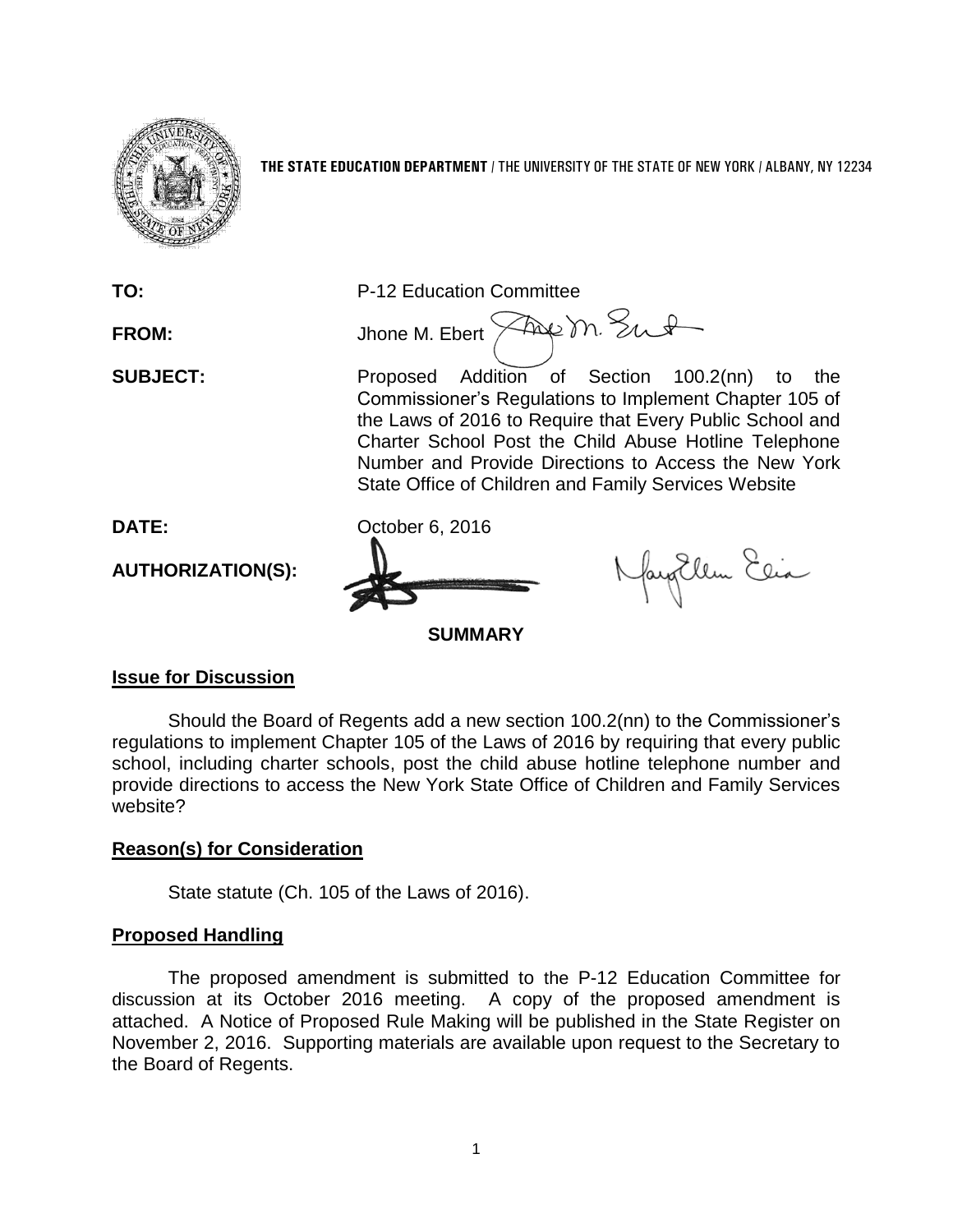#### **Procedural History**

Not applicable.

## **Background Information**

On July 21, 2016, the Governor signed Chapter 105 of the Laws of 2016, which added a new section 409-l to the Education law to require that each public school, including charter schools, post the child abuse hotline number and ensure that it is clearly visible in a location that is readily accessible for students. Specifically, the new law requires every public school, including charter schools, to post in English and in Spanish the toll-free telephone number operated by the New York State Office of Children and Family Services (OCFS) to receive reports of child abuse or neglect and directions for accessing the OCFS website. The new law requires the Commissioner to promulgate regulations to implement the new law on or before its effective date of January 17, 2017.

The proposed amendment implements Education Law §409-l by requiring:

- each public school, including charter schools, to post in English and in Spanish the toll-free telephone number (1-800-342-3720) operated by OCFS to receive reports of child abuse or neglect and the following website link to access the OCFS website: http://ocfs.ny.gov/main/cps/. Each school must post such information in clearly visible locations so that it is readily accessible for students and faculty by:
	- posting such information on the district and schools' website(s), where one exists;
	- posting such information in highly-visible areas of school buildings;
	- making such information available at the district and school building-level administrative offices, where applicable;
	- providing such information to parents and persons in parental relation at least once per school year in a manner as determined by the school including, but not limited to, through electronic communication and/or sending such information home with students; and
	- providing each teacher and administrator in the school with such information.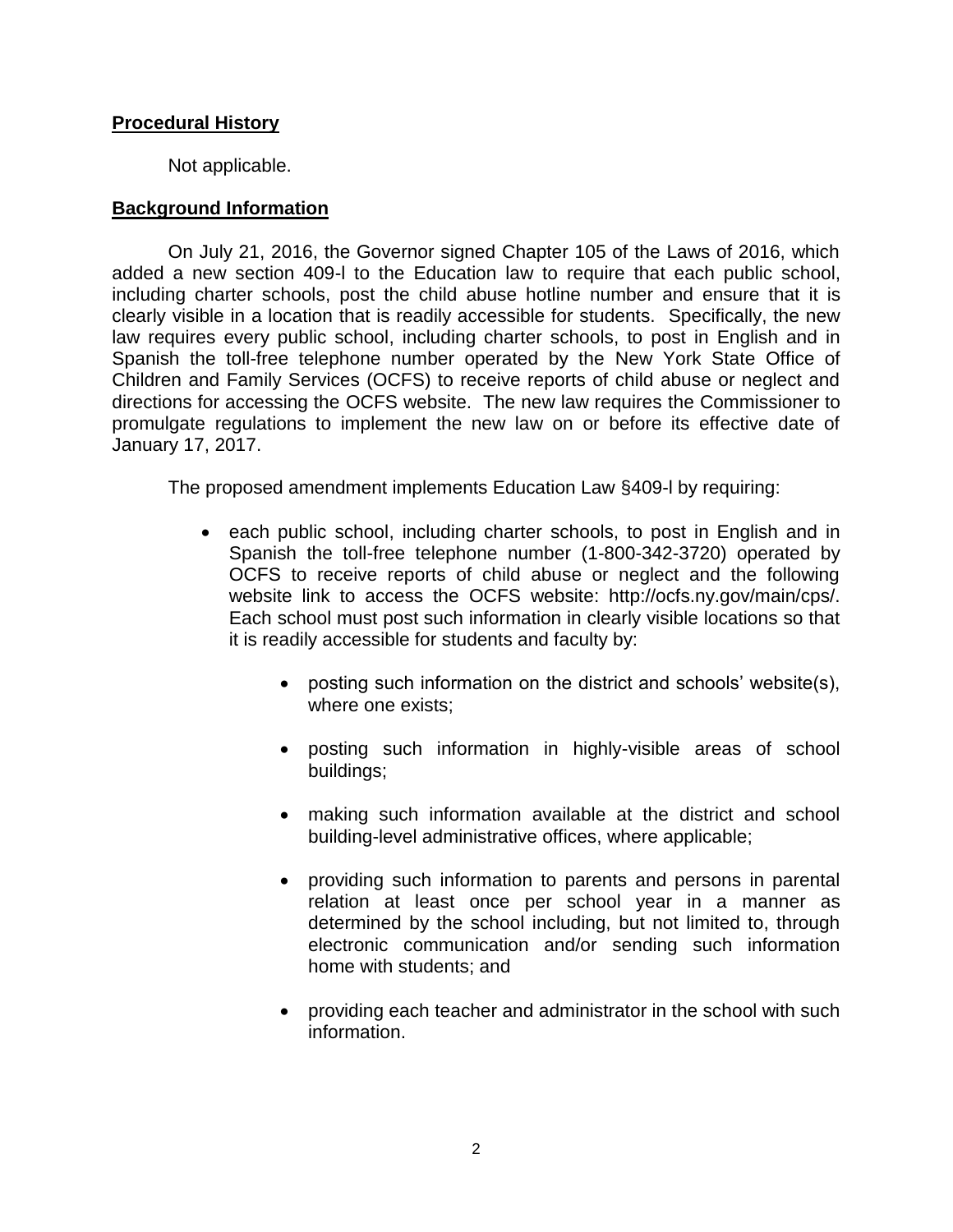# **Related Regents Item(s)**

N/A

## **Timetable for Implementation**

In order to timely implement Chapter 105 of the Laws of 2016 by its stated effective date of January 17, 2017, it is anticipated that the proposed amendment will be presented for an emergency adoption and permanent adoption at the January Regents meeting. If adopted at the January 2017 Regents meeting, the proposed amendment will be effective as an emergency rule on January 17, 2017, and as a permanent rule on January 25, 2017.

Attachment